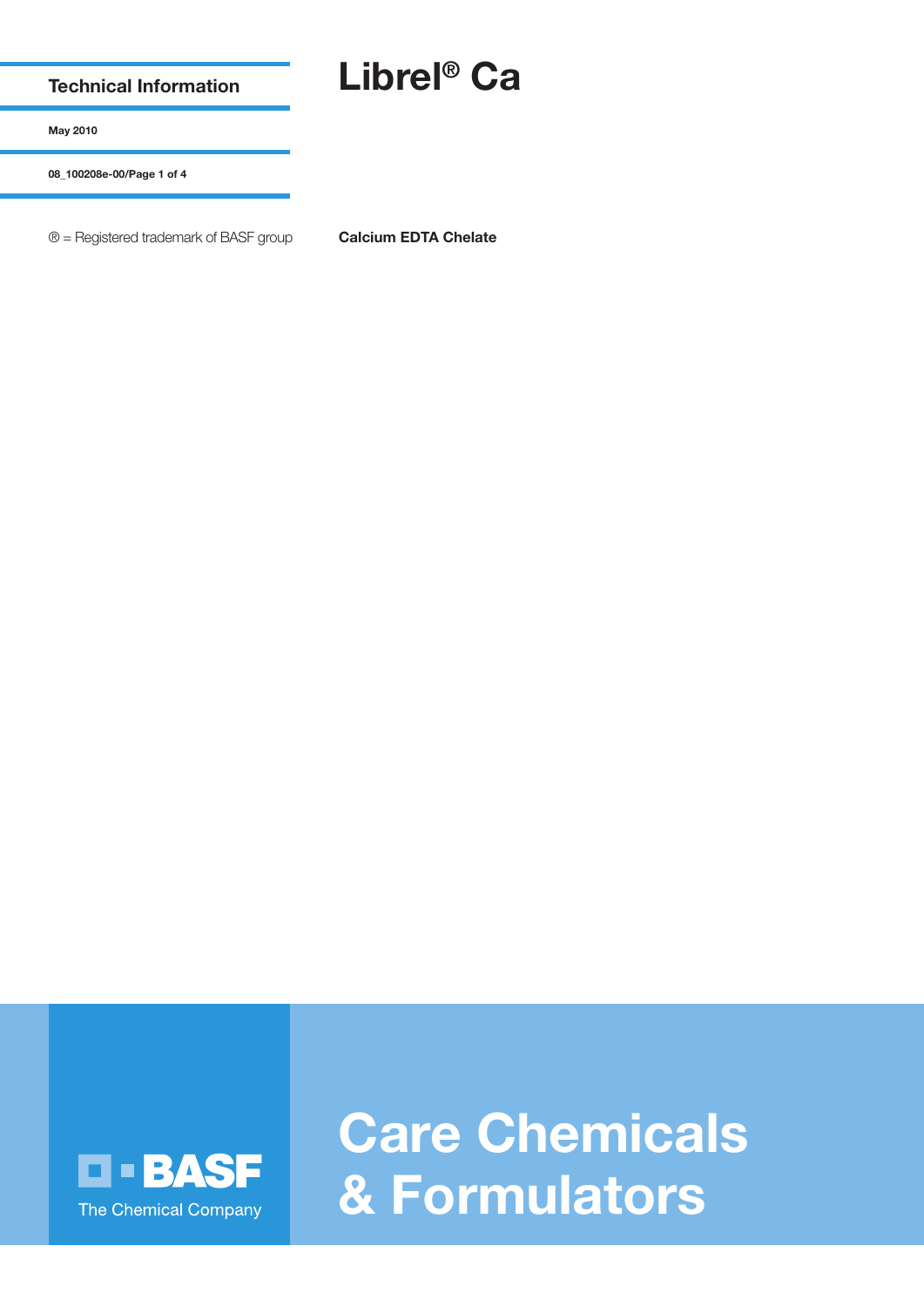## **Product Information**

| <b>Product Type</b>          | Secondary plant nutrient.                                                                                                                                                                                                                          |
|------------------------------|----------------------------------------------------------------------------------------------------------------------------------------------------------------------------------------------------------------------------------------------------|
| <b>Description</b>           | Calcium ethylenediamine tetra acetate, disodium salt, (CaEDTA Na <sub>2</sub> ).                                                                                                                                                                   |
| <b>Intended Use</b>          | • To correct calcium deficiency in most agricultural, horticultural and ornamental<br>crops.<br>• Recommended for foliar application.                                                                                                              |
| <b>Typical Analysis</b>      | Calcium (as Ca) 9.50% w/w                                                                                                                                                                                                                          |
| <b>Analytical Method</b>     | Available on request                                                                                                                                                                                                                               |
| Appearance                   | White spray agglomerated microgranule                                                                                                                                                                                                              |
| PRD-No.                      | 30481730                                                                                                                                                                                                                                           |
| Solubility (in water)        | ~300 g/l (at 20 $^{\circ}$ C)                                                                                                                                                                                                                      |
| <b>Specification</b>         | See separate document: "Standard Specification" available via BASF's WorldAccount:<br>https://worldaccount.basf.com (registered access).                                                                                                           |
| Packaging                    | Detailed information on the packaging is available via BASF's WorldAccount:<br>https://www.worldaccount.basf.com (registered access).                                                                                                              |
| <b>Storage</b>               | Librel Ca will store indefinitely under normal conditions. For user convenience it<br>is recommended that the product is stored in a dry place. Re-seal partly used<br>packs tightly.                                                              |
| <b>Transport Precautions</b> | No special precautions are necessary for transport by air, sea, rail or road.                                                                                                                                                                      |
| <b>Harmonised Tariff No.</b> | 2922-4985-90                                                                                                                                                                                                                                       |
| <b>Health &amp; Safety</b>   | Detailed information on the product described in this leaflet can be found in our<br>relevant Health and Safety Information (Material Safety Data Sheet) available via<br>BASF's WorldAcccount: https://worldaccount.basf.com (registered access). |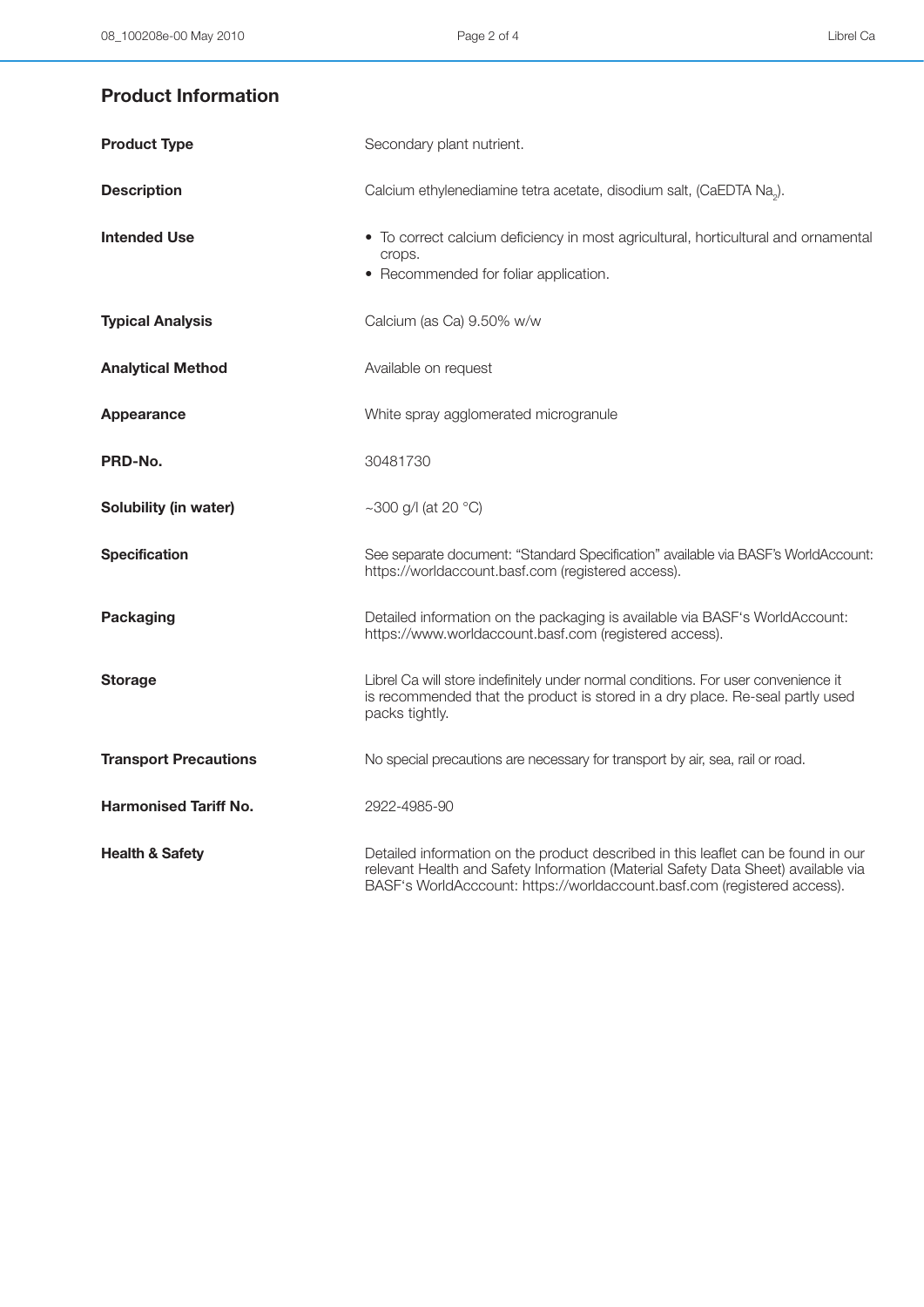| <b>Directions for Use</b>  |                                                                                                                                                                                                    |                                                                                                                                                                                                                                                                                                                                          |                            |
|----------------------------|----------------------------------------------------------------------------------------------------------------------------------------------------------------------------------------------------|------------------------------------------------------------------------------------------------------------------------------------------------------------------------------------------------------------------------------------------------------------------------------------------------------------------------------------------|----------------------------|
| <b>General Information</b> | is carried out.                                                                                                                                                                                    | Librel Ca gives best results when crops have adequate supplies of water and<br>major nutrients and are not under stress for any other reason. Conditions which are<br>responsible for one particular deficiency can also induce deficiencies of other<br>micro-nutrients. Always ensure that deficiencies are confirmed before treatment |                            |
| <b>Mixing With Water</b>   |                                                                                                                                                                                                    | Simply add the powder to water while it is being agitated, do not pre-mix.<br>Continue agitation for a short while to ensure complete dissolution.                                                                                                                                                                                       |                            |
| <b>Compatibility</b>       |                                                                                                                                                                                                    | Librel Ca is compatible with all other Librel chelates and many crop care<br>chemicals. It is also fully compatible with solutions containing soluble<br>phosphates such as liquid feeds and foliar fertilisers.                                                                                                                         |                            |
| <b>Foliar Application</b>  |                                                                                                                                                                                                    |                                                                                                                                                                                                                                                                                                                                          |                            |
| <b>General Information</b> | Librel Ca should be dissolved in a convenient volume of water to suit the spraying<br>machine being used and the target crop leaf area. The following points should<br>be observed.                |                                                                                                                                                                                                                                                                                                                                          |                            |
|                            |                                                                                                                                                                                                    | 1. The sprayer should be fitted with nozzles that produce a fine mist.                                                                                                                                                                                                                                                                   |                            |
|                            |                                                                                                                                                                                                    | 2. Only sufficient spray solution should be applied to coat the leaves and stems<br>with a film of moisture with little or no "run off".                                                                                                                                                                                                 |                            |
|                            |                                                                                                                                                                                                    | 3. Spraying should be carried out on a calm day but not during strong                                                                                                                                                                                                                                                                    |                            |
|                            | evening.                                                                                                                                                                                           | sunshine or high temperatures. The best time is late afternoon or                                                                                                                                                                                                                                                                        |                            |
|                            |                                                                                                                                                                                                    | 4. If rain is imminent, spraying should be postponed. If rain falls within 4 hours<br>of spraying, the crop should be re-sprayed 3 or 4 days later.                                                                                                                                                                                      |                            |
| <b>Fruit Crops</b>         |                                                                                                                                                                                                    | Do not apply Librel Ca to any fruit crops as a foliar spray.                                                                                                                                                                                                                                                                             |                            |
| <b>Rates of Use</b>        | Crop                                                                                                                                                                                               | <b>Rates of Use</b>                                                                                                                                                                                                                                                                                                                      |                            |
|                            | General crops                                                                                                                                                                                      | Severe Deficiency<br>Slight Deficiency/Maintenance                                                                                                                                                                                                                                                                                       | $2.0$ kg/ha<br>$1.0$ kg/ha |
| <b>Water Volume</b>        | The amount of Librel Ca to be applied should be mixed with a volume of water<br>appropriate to the crop leaf area of the type of spraying machine being used.                                      |                                                                                                                                                                                                                                                                                                                                          |                            |
|                            | Arable crops:                                                                                                                                                                                      | 200 - 600 litres per hectare.                                                                                                                                                                                                                                                                                                            |                            |
|                            | NB:                                                                                                                                                                                                | Do not exceed a solution concentration of 0.1% (1 g/l).                                                                                                                                                                                                                                                                                  |                            |
| <b>Wetting Agent</b>       | Unless Librel Ca is to be applied with a pesticide containing sufficient wetter, then a<br>standard, agricultural non-ionic wetting agent should be used as recommended<br>by the manufacturer.    |                                                                                                                                                                                                                                                                                                                                          |                            |
| <b>Small Scale Use</b>     | For example using a knapsack sprayer. Prepare a $0.05 - 0.1\%$ (0.5 - 1.0 g/l)<br>solution and apply so as to coat the leaves and stems with a thin film of moisture<br>with little or no run-off. |                                                                                                                                                                                                                                                                                                                                          |                            |